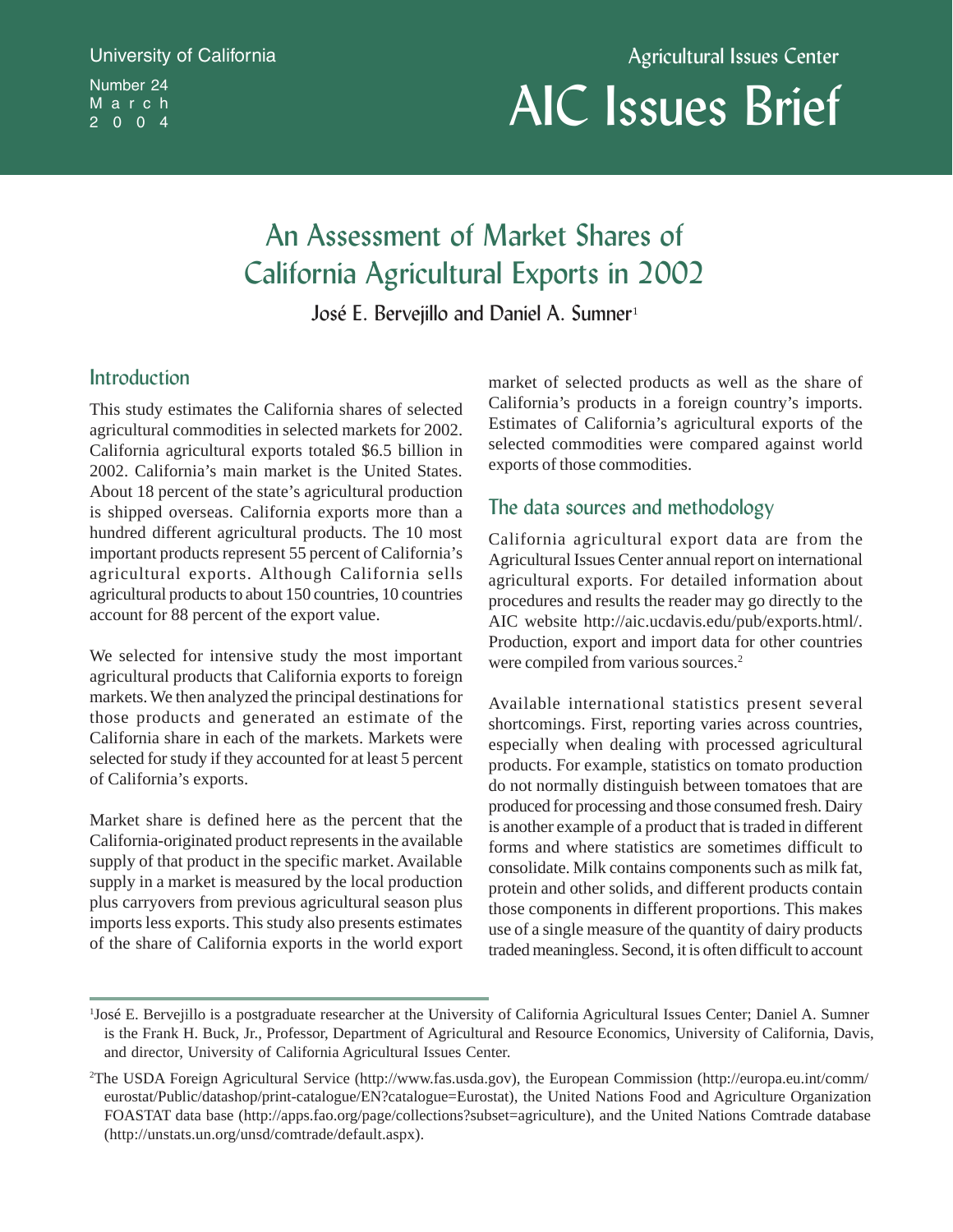for carryovers of stocks because of reporting deficiencies. Thus, for most of the products, carryovers were not taken into account.

Table 1 shows the main California agricultural exports that are included in this study. With the exception of beef, all were analyzed in detail. Preliminary analysis suggested that California's exports of beef do not represent a major share in any of the largest destination markets.

# Table 1. California's agricultural exports, 2002: 14 major commodities

| Product               |     | <b>SMillion</b> % of Total |
|-----------------------|-----|----------------------------|
| 1 Almonds             | 829 | 13                         |
| 2 Cotton              | 513 | 8                          |
| 3 Wine                | 486 | 8                          |
| 4 Table grapes        | 367 | 6                          |
| 5 Oranges             | 303 | 5                          |
| 6 Dairy               | 301 | 5                          |
| 7 Tomatoes, processed | 215 | 3                          |
| 8 Walnuts             | 184 | 3                          |
| 9 Rice                | 183 | 3                          |
| 10 Beef               | 168 | 3                          |
| 11 Strawberries       | 157 | 2                          |
| 12 Raisins            | 152 | $\overline{2}$             |
| 13 Lettuce            | 136 | 2                          |
| 14 Pistachios         | 131 | 2                          |

In addition to the by-commodity summary information about California export destinations presented in this *AIC Issues Brief*, more extensive trade information and details about methodologies are available at http:/ /aic.ucdavis.edu/.

# Results

Table 2 shows the percent of California products in the world export market. Table 3 shows the percent of products imported from California by the listed countries. At the time of this study, the European Union had 15 member countries, thus the acronym EU(15). To estimate the California share in the other 49 U.S. states we assumed that California accounts for 12 percent of the national consumption of each item.

Finally, Table 4 shows the share of the Californiaoriginated product in the available supply of each of the foreign markets and in the rest of the United States. Tables 3 and 4 may show similar values in some cases. This is because when a local production is zero or almost zero, the share of imports equals the share of local supply.

#### *Tree-Nuts*

Almonds are the number one California agricultural export. California represents the only state with exports of almonds to overseas markets and is the worldwide leader in almond markets, with 84 percent of the world exports (Table 2). California exports almonds to the EU (51 percent of total California almond exports), Japan (11 percent), India (8 percent), and 70 other countries. Within the EU, the principal importers of California's almonds are Spain and Germany, which together account for 50 percent of the total European purchases.

California accounts for 25 percent of the EU available supply of almonds (Table 4). Within the EU, Spain is the principal producer, followed by Italy and Greece. Germany is a major consumer. European varieties are different from those grown in California. Kernel yield in California is equivalent to 50 to 60 percent of the nut with shell. In Spain, where varieties are of the hard cover type, this yield is about 32 percent. California almonds' market share in India appears higher than 100 percent. The reason for this could be an error in reporting shelled vs. in-shell volumes imported by India.

Walnuts are the state's eighth most important agricultural export. As with almonds, California is the only state that exports walnuts to overseas markets, and it is also the world leader in exports with 40 percent of market share. The export destinations are concentrated in three markets: the EU, Canada and Japan. Walnuts from California account for 25 percent of the EU's available supply (although 55 percent of their imported walnuts). The market share in Japan is close to 100 percent. California walnuts comprise two-thirds of the market in Canada (see Table 3).

Exports of pistachios have grown significantly in recent years. In the world market, Iran accounts for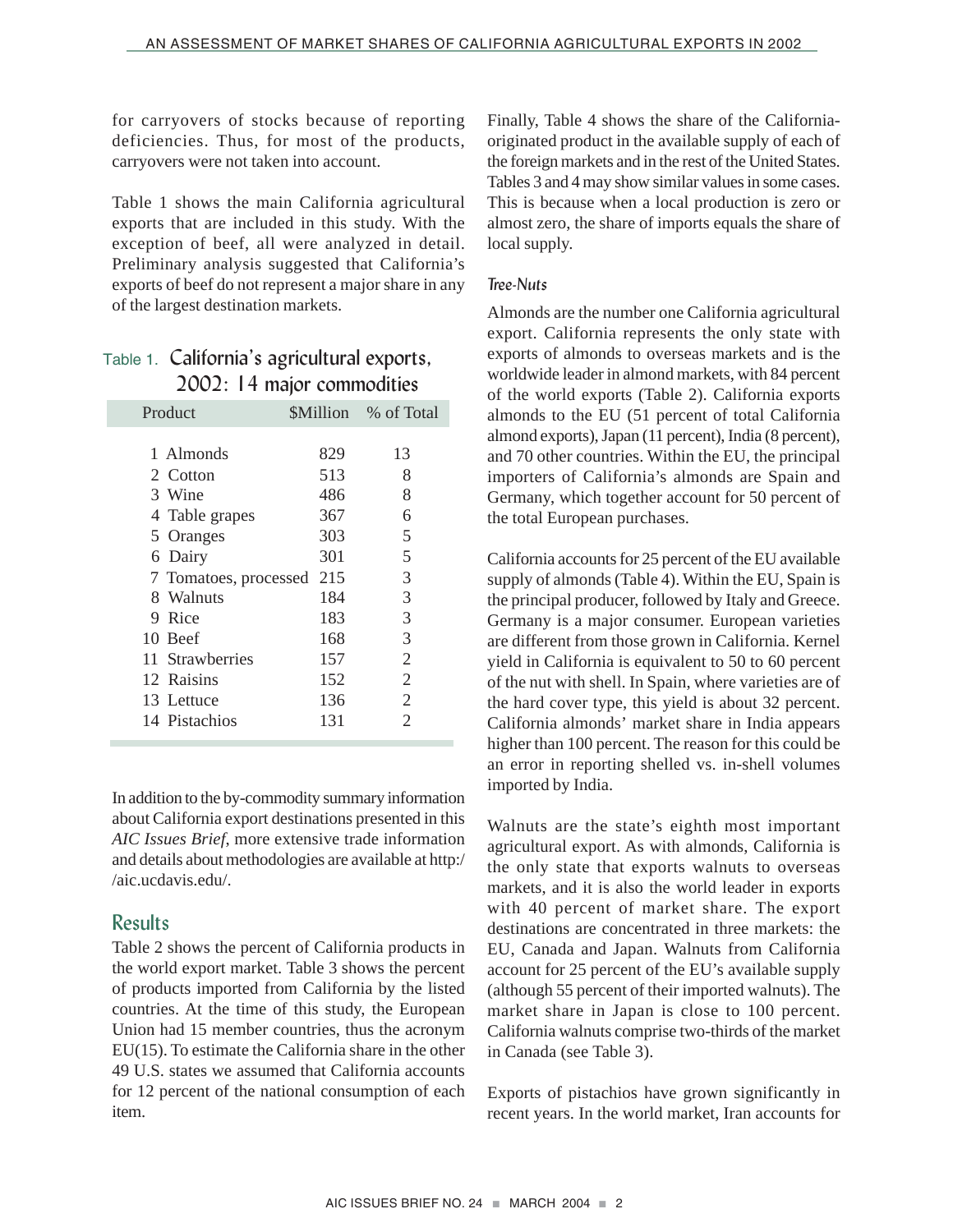the majority (75 percent) of world exports, but California's share has increased recently. Iran exports have decreased by about 18 percent since 1996, while in the same period California doubled its exports. Main markets for California's pistachios are the EU, China, Canada and Japan. Market share is high in Japan and Canada but only marginal in China.

#### *Field Crops*

Cotton lint is the second most important California agricultural export commodity measured by value exported. California accounts for 20 to 30 percent of U.S. cotton exports to overseas markets and 7 percent of world exports. California exports cotton to a large number of countries. Nine countries each purchased at least 5 percent of the state's exports. California's cotton exports account for an important share of the Canadian and Japanese import markets, with 25 and 18 percent respectively. California's share of the Chinese market is minimal, although more than 30 percent of Chinese imports of cotton come from California.

California accounts for one-third of total U.S. rice exports but only 3 percent of the world exports. Thailand, India and Vietnam are the largest exporters in the world market, with a combined 59 percent of world exports. Main markets for California's rice are Japan (53 percent of California's rice export), Turkey and Jordan (15 percent) and Taiwan (13 percent). Despite the fact that 70 percent of Japanese imports of rice come from California, the state's share of the local Japanese market is only 4 percent because imports are restricted and comprise only a very small share of Japanese rice supply. In Uzbekistan, a country that receives about 8 percent of the California's rice, the market share of California rice is 19 percent.

#### *Grapes and Raisins*

California is the second most important world exporter of table grapes after Chile. California is the third most important exporter of raisins after Turkey and Iran. California table grapes comprise 60 percent of Canada's imports and 37 percent of imports by China. These are the two most important export markets, accounting for more than 50 percent of all fresh grapes exported from California. California produces almost all of the table grapes grown in the U.S., but it accounts for only 44 percent of the other 49 states' consumption. This is because the United States is a net importer of table grapes.

Year-round consumption and seasonal production account for the pattern of import and export.

The EU is the main destination for California raisins. California is the source of 17 percent of all EU imports of raisins. Japan is the second most important destination for California raisins. Exports from California account for 77 percent of total Japanese imports of raisins. Grapes and raisins (fresh basis) are considered together in Table 4, which shows available supply, since available statistics do not report production figures separately. Thus, the percents shown in Table 4 represent the combined shares of California's grapes and raisins in the local supply.

#### *Wine*

Wine is the third most important export commodity for California agriculture. California accounts for 95 percent of U.S. wine exports to overseas markets and for 72 percent of domestic consumption within the other 49 states. In terms of value, 60 percent of the state's foreign exports of wine go to the EU market. The EU has historically been the leader in wine exports worldwide. California accounts for about 7 percent of worldwide exports but is a more important supplier to the EU, representing 14 percent of the total sales from outside of the union. Yet, California's share of the EU market is very small (1 percent) because of the large local production.

#### *Dairy*

California exports mostly nonfat dry milk (NFDM), whey and lactose. Other countries export mainly butter, cheese and other dairy products. To make the figures comparable, all dairy products considered were transformed into total solids equivalent using USDA/ERS conversion factors. As shown in Table 2, California is not a major player in the overall international markets of dairy products. The EU, New Zealand and Australia considered together account for almost 70 percent of worldwide exports in this highly restricted market. The EU, with subsidized exports, is also a major player in many markets.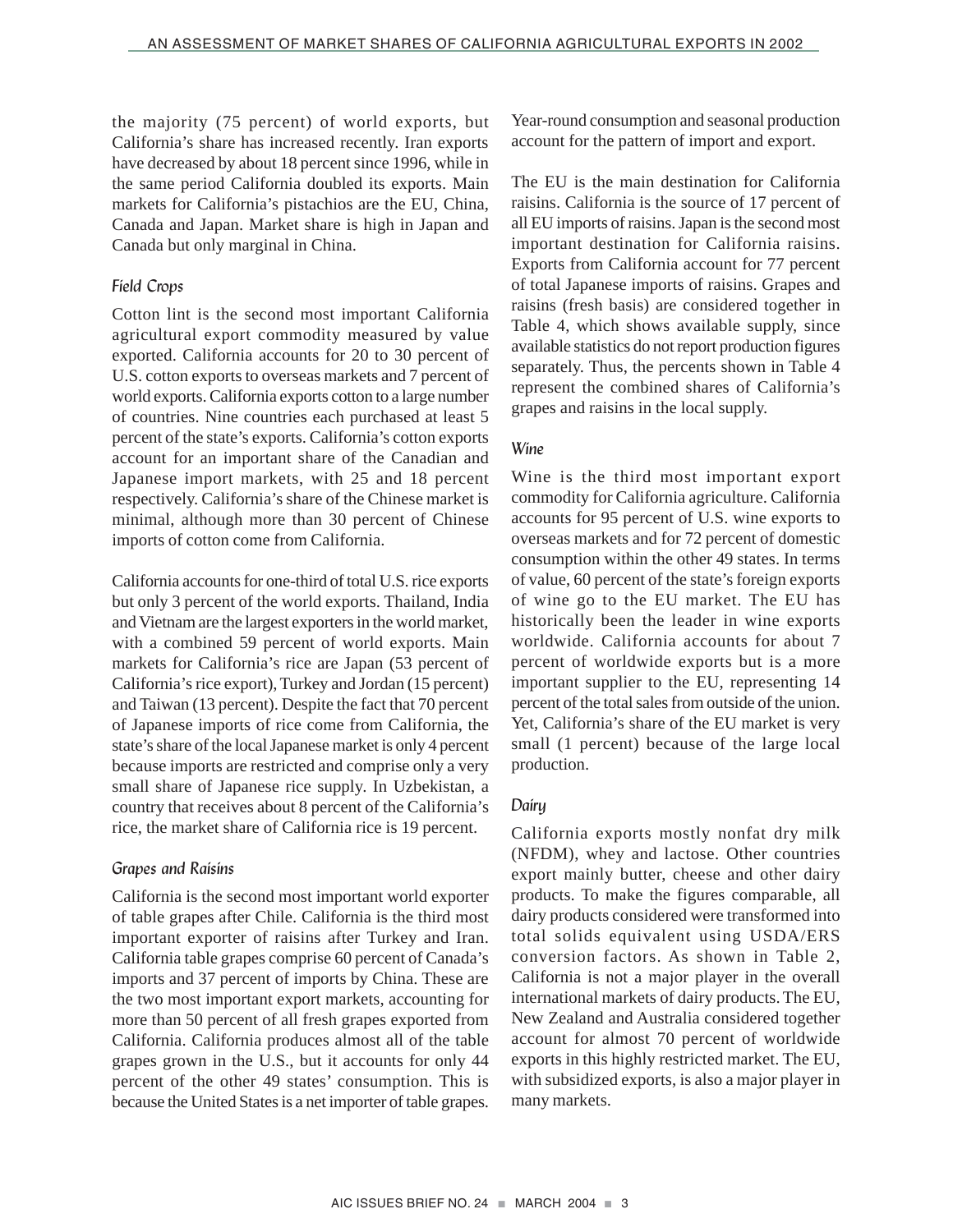Main foreign markets for the state's dairy exports are Mexico, China, Japan and Korea. Mexican purchases consist almost exclusively of NFDM, whereas whey and lactose are exported to the other three markets. California accounts for 11 percent of all dairy imports into Mexico and 8 percent of Japanese imports.

#### *Fresh Oranges*

This study considers California's exports of fresh oranges only, excluding orange juice. California accounts for 16 percent of the world exports of fresh oranges behind South Africa and the EU. The results show that California accounts for the whole Korean market and 57 percent of the Canadian market. In 2002, California accounted for 90 percent of U.S. exports of fresh oranges.

#### *Fresh Strawberries*

California is the largest exporter of strawberries in the world with 32 percent of global exports. The main foreign markets for California strawberries are Canada and Japan. California has an important share of the Canadian market with an estimated 66 percent, but accounts for a much smaller share of the Japanese market (4 percent). Poland has been an important exporter of strawberries in the recent past. Interestingly, since most Polish exports go to the EU, and since Poland is joining the Union in 2004, its EU shipments will no longer be considered international trade.

#### *Processed Tomatoes*

All processed tomato products, including sauces, ketchup, paste, puree and canned tomatoes were combined into one group, using accepted conversion factors to bring the different products to an equivalent basis. California ships 14 percent of the world's exports of processed tomatoes, behind the EU (32 percent) and China (24 percent). Canada is the main market for California's exports of processed tomatoes (with more than 50 percent of the exports). California's share of the Canadian market was estimated at 54 percent. California's processed tomatoes also share a large proportion of the Korean market (40 percent).

#### *Lettuce*

California is the world leader in exports of lettuce, with more than 80 percent of its international exports going to Canada and 10 percent to Mexico. Because of the product characteristics, international trade in lettuce tends to be regional. California accounts for 67 percent of the Canadian market of lettuce and 69 percent of the other 49 states market.

# Conclusions

This study shows the importance of agricultural exports from California in the international market of a number of products. The selected products represent about two-thirds of the state's total agricultural exports. As an international exporter, California is the worldwide leader in four of the 13 products included in this report—almonds, lettuce, walnuts, and fresh strawberries. In four other cases, the state occupies the second or third position within the world's major exporters.

Overall, the most important market for California's products is the other 49 states. With the exception of table grapes, dairy products, rice and cotton, California is the source for at least 69 percent of the "Rest of the U.S." market for each of the other products.

California is a major factor in global markets for agricultural products and in one important case almonds—it is the major source of world supply. In other cases, too, California is a major source of export supply. Nonetheless, California industries face serious competition in most markets and therefore are challenged to continually improve their competitiveness. ■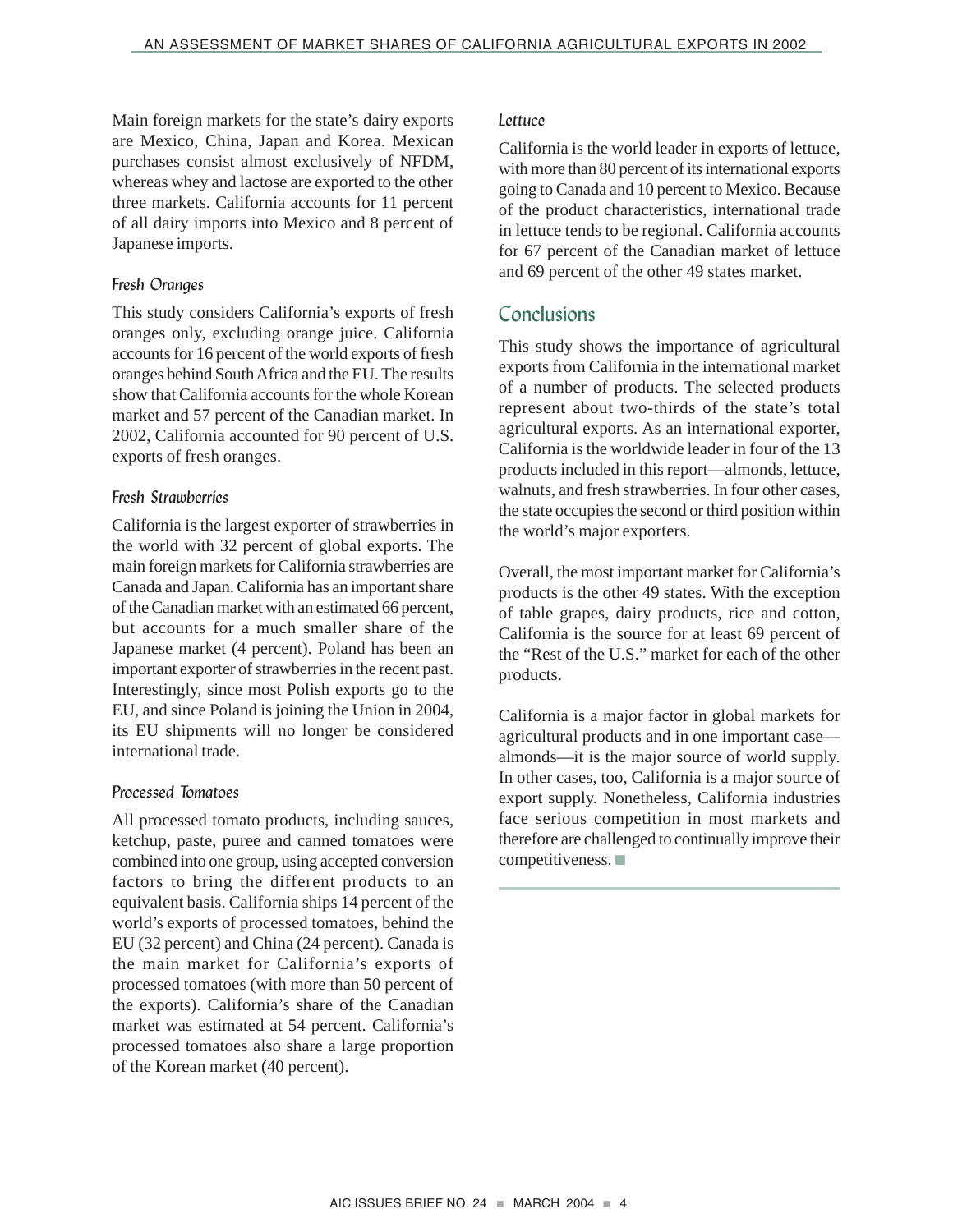# Table 2. California's Share of World Export Market, 2002 (percent)

| Almonds (shelled)           |                | Walnuts (in shell)                                  |                | Pistachios                  |                |                       |                                  |
|-----------------------------|----------------|-----------------------------------------------------|----------------|-----------------------------|----------------|-----------------------|----------------------------------|
| California                  | 84             | California                                          | 40             | Iran                        | 75             |                       |                                  |
| Iran                        | 7              | Mexico                                              | 13             | California                  | 13             | <b>Cotton lint</b>    |                                  |
| Rest of World               | $\overline{7}$ | Moldova                                             | 8              | China                       | $\tau$         | Rest of U.S.          | 30                               |
| EU(15)                      | 3              | Ukraine                                             | 7              | Rest of World               | 5              | <b>Rest of World</b>  | 20                               |
|                             |                | China                                               | 6              |                             |                | Uzbekistan            | 13                               |
|                             |                | Rest of World                                       | 6              |                             |                | Australia             | 11                               |
|                             |                | India                                               | 6              |                             |                | California            | 7                                |
|                             |                | Romania                                             | 6              |                             |                | Syria                 | $\overline{4}$                   |
|                             |                | Chile                                               | 4              |                             |                | EU(15)                | $\overline{4}$                   |
|                             |                | Kyrgyzstan                                          | 3              |                             |                | Egypt                 | 3                                |
|                             |                | EU(15)                                              | $\overline{2}$ |                             |                | China                 | 3                                |
| Table grapes                |                | <b>Raisins</b>                                      |                | Wine                        |                | Benin                 | 3                                |
| Chile                       | 32             | Turkey                                              | 32             | EU(15)                      | 39             | Côte d'Ivoire         | $\overline{2}$                   |
| California                  | 15             | Iran                                                | 21             | Australia                   | 14             | Mali                  | $\overline{2}$                   |
| Rest of World               | 14             | California                                          | 19             | Chile                       | 10             |                       |                                  |
| South Africa                | 10             | <b>Rest of World</b>                                | 8              | Rest of World               | 10             | <b>Rice</b>           |                                  |
| EU(15)                      | 9              | Chile                                               | 7              | California                  | $\overline{7}$ | Thailand              | 28                               |
| Mexico                      | 6              | South Africa                                        | 5              | South Africa                | 6              | India                 | 19                               |
| Turkey                      | $\overline{4}$ | Afghanistan                                         | 3              | Moldova                     | 5              | Vietnam               | 12                               |
| China                       | 4              | Argentina                                           | 3              | Argentina                   | $\overline{4}$ | Rest of U.S.          | 9                                |
| Rest of U.S.                | 3              | EU(15)                                              | $\overline{2}$ | Bulgaria                    | 3              | Rest of World         | 9                                |
| Australia                   | 3              |                                                     |                | Hungary                     | $\overline{2}$ | China                 | 8                                |
|                             |                |                                                     |                |                             |                | Pakistan              | 6                                |
| Oranges (fresh)             |                | <b>Strawberries (fresh)</b>                         |                | <b>Tomatoes</b> (processed) |                | California<br>Myanmar | $\mathfrak{Z}$<br>$\overline{3}$ |
| South Africa                | 22             | California                                          | 32             | EU(15)                      | 32             | Uruguay               | $\overline{2}$                   |
| EU(15)                      | 19             | Mexico                                              | 18             | China                       | 24             |                       |                                  |
| <b>Rest of World</b>        | 16             | Indonesia                                           | 12             | California                  | 14             |                       |                                  |
| California                  | 16             | Morocco                                             | 10             | Rest of World               | 13             | Dairy                 |                                  |
| Morocco                     | 8              | EU(15)                                              | 10             | Turkey                      | 9              | EU(15)                | 36                               |
| Turkey                      | 5              | Rest of World                                       | 8              | Mexico                      | 6              | New Zealand           | 20                               |
| Australia                   | 4              | Poland                                              | 8              | Canada                      | 3              | Rest of World         | 18                               |
| Egypt                       | $\overline{4}$ | Russian Fed.                                        | 3              |                             |                | Australia             | 13                               |
| Argentina                   | 3              |                                                     |                | Lettuce                     |                | Rest of U.S.          | 3                                |
| Rest of U.S.                | $\overline{c}$ |                                                     |                | California                  | 46             | Argentina             | 3                                |
| China                       | $\overline{2}$ |                                                     |                | Rest of U.S.                | $\mathfrak{2}$ | California            | $\mathfrak{Z}$                   |
|                             |                |                                                     |                | 15                          |                | Poland                | $\overline{c}$                   |
|                             |                |                                                     |                | EU(15)                      | 10             |                       |                                  |
| Notes:                      |                |                                                     |                | Mexico                      | 9              |                       |                                  |
|                             |                | Rest of World is estimated as a residual.           |                | Rest of World               | 6              |                       |                                  |
|                             |                | $\blacksquare$ EU(15) is 15-country European Union, |                | Guatemala                   | 4              |                       |                                  |
| excluding intra-bloc trade. |                |                                                     |                | Jordan                      | $\overline{4}$ |                       |                                  |
|                             |                | - China data includes Taiwan and Hong Kong.         |                | Canada                      | 3              |                       |                                  |
|                             |                |                                                     |                |                             |                |                       |                                  |

■ Dairy products refer only to fluid milk, dry milk, cheese, butter, whey and lactose, expressed in terms of value.

Syria 2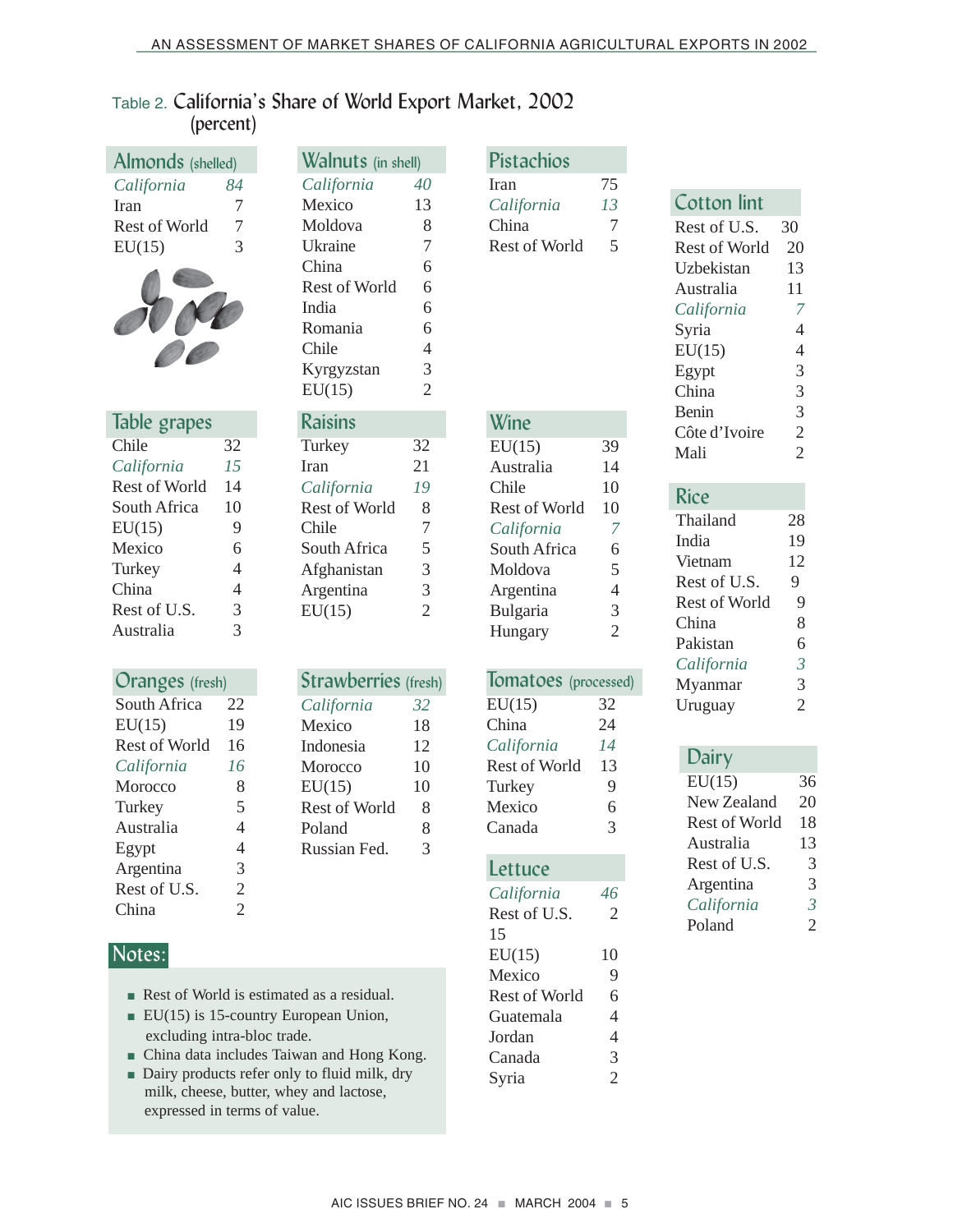# Table 3. California's share of imports, in major markets, 2002 (percent)

| <b>Almonds</b>              |     | Walnuts        |     | Pistachios         |                |
|-----------------------------|-----|----------------|-----|--------------------|----------------|
| India                       | 141 | Rest of U.S.   | 100 | Rest of U.S.       | 100            |
| EU(15)                      | 104 | Japan          | 99  | Japan              | 97             |
| Rest of U.S.                | 100 | Canada         | 66  | Canada             | 81             |
| Canada                      | 98  | EU(15)         | 55  | EU(15)             | 24             |
| Japan                       | 88  |                |     | China <sup>2</sup> | $\overline{2}$ |
| <b>United Arab Emirates</b> | 74  |                |     |                    |                |
| China                       | 13  |                |     |                    |                |
|                             |     |                |     |                    |                |
| Table grapes                |     | <b>Raisins</b> |     | Wine               |                |
| Maylasia                    | 100 | Rest of U.S.   | 94  | Rest of U.S.       | 75             |
| Canada                      | 60  | Japan          | 77  | Canada             | 17             |
| Rest of U.S.                | 44  | Canada         | 43  | Japan              | 16             |
| Mexico                      | 43  | EU(15)         | 17  | EU(15)             | 14             |
| China                       | 37  |                |     |                    |                |

| <b>Oranges</b> (fresh) |     | <b>Strawberries</b> (fresh) |    | Tomatoes (processed) |    | Lettuce      |    |
|------------------------|-----|-----------------------------|----|----------------------|----|--------------|----|
| Korea                  | 101 | Rest of U.S.                | 87 | Rest of U.S.         | 96 | Rest of U.S. | 97 |
| Rest of U.S.           | 94  | Canada                      | 81 | Canada               | 85 | Canada       | 79 |
| Japan                  | 81  | Mexico                      | 41 | Korea                | 38 | Mexico       | 18 |
| Canada                 | 57  | Japan                       | 40 | Mexico               | 14 |              |    |
| China                  | 42  |                             |    | Japan                | 16 |              |    |
|                        |     |                             |    | EU(15)               | 7  |              |    |
| <b>Cotton lint</b>     |     | <b>Rice</b>                 |    | Dairy                |    |              |    |
| China                  | 31  | Japan                       | 70 | Rest of U.S.         | 74 |              |    |
| Canada                 | 25  | Rest of U.S.                | 45 | Korea                | 12 |              |    |
| Japan                  | 18  | Uzbekistan                  | 36 | Mexico               | 11 |              |    |
| Bangladesh             | 16  | Korea                       | 34 | China                | 8  |              |    |
| Pakistan               | 15  | Turkey                      | 30 | Japan                | 8  |              |    |
| Korea                  | 10  | China                       | 19 |                      |    |              |    |
| Indonesia              | 9   |                             |    |                      |    |              |    |
| Thailand               | 8   |                             |    |                      |    |              |    |
| EU(15)                 | 3   |                             |    |                      |    |              |    |

# Notes:

EU(15)  $\overline{3}$ 

- Data from 2001 were used for Germany, Belgium, Luxemburg, India, Indonesia, Pakistan and Thailand.
- European Union figures were adjusted to exclude intra-bloc trade.
- China data includes Taiwan and Hong Kong.
- Data on volumes of wine imported by Spain, Portugal, Denmark and Ireland were not available. Volumes were estimated using average prices for the other EU countries.
- Dairy products are expressed in terms of total solids equivalent.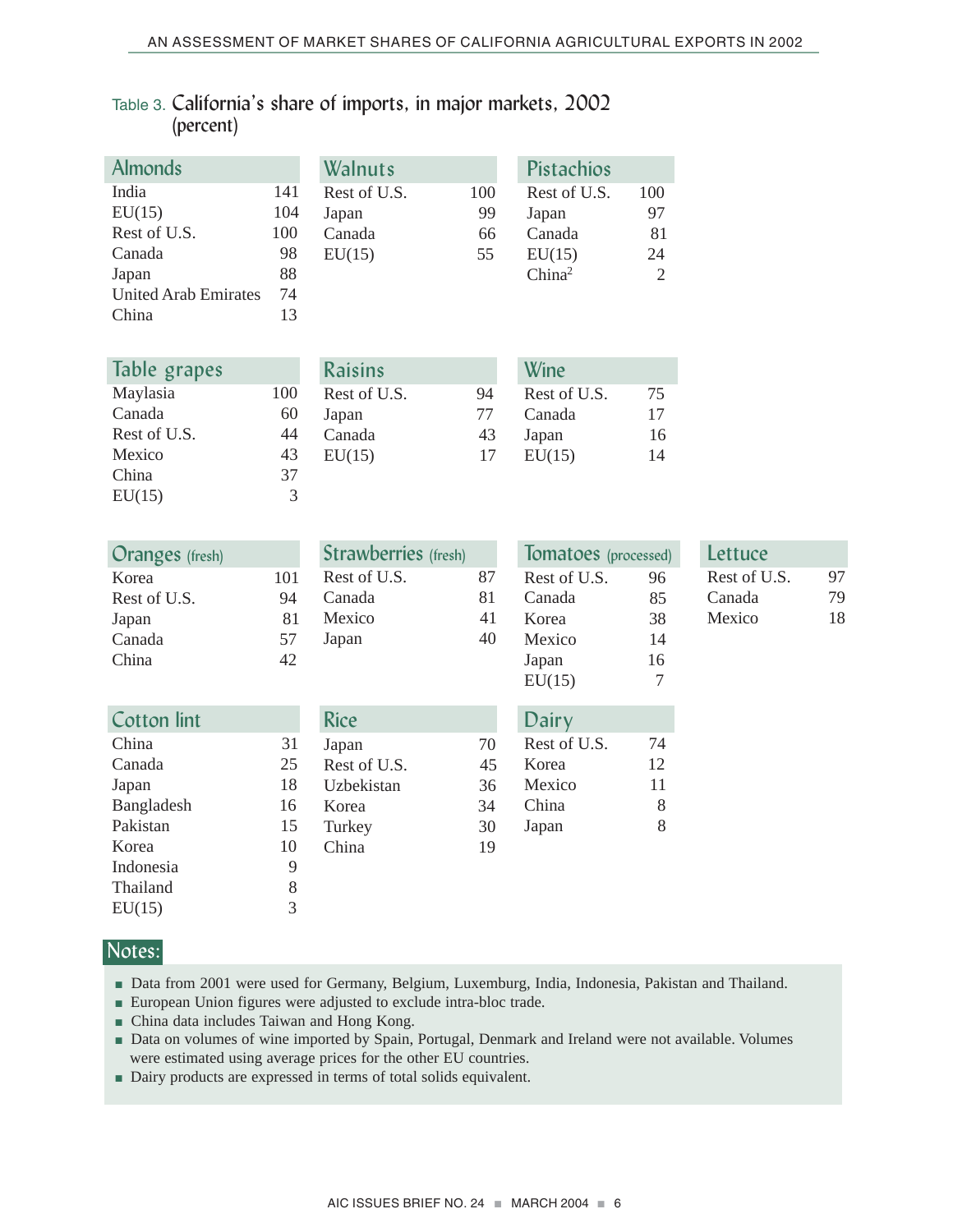# Table 4. California's share of available supply, in major markets, 2002 (percent)

| Almonds (shelled)                                                                          |                                           | Walnuts (in shell)                                |                                 | Pistachios                                                   |                                         |  | Cotton lint                                                                                    |                                                                                                  |
|--------------------------------------------------------------------------------------------|-------------------------------------------|---------------------------------------------------|---------------------------------|--------------------------------------------------------------|-----------------------------------------|--|------------------------------------------------------------------------------------------------|--------------------------------------------------------------------------------------------------|
| India<br>Rest of U.S.<br>Canada<br>Japan<br><b>United Arab Emirates</b><br>China<br>EU(15) | 141<br>100<br>100<br>88<br>74<br>46<br>25 | Rest of U.S.<br>Japan<br>Canada<br>EU(15)         | 100<br>99<br>66<br>25           | Rest of U.S.<br>Japan<br>Canada<br>EU(15)<br>China           | 100<br>97<br>83<br>21<br>$\overline{4}$ |  | Canada<br>Japan<br>Bangladesh<br>Indonesia<br>Korea<br>Thailand<br>EU(15)<br>China<br>Pakistan | 21<br>15<br>11<br>$8\,$<br>$\overline{7}$<br>5<br>$\overline{2}$<br>$\mathbf{1}$<br>$\mathbf{1}$ |
| <b>Grapes and Raisins</b><br>Malaysia<br>Japan<br>Canada<br>Rest of U.S.                   | 117<br>55<br>53<br>43                     | Wine<br>Rest of U.S.<br>Canada<br>Japan<br>EU(15) | 72<br>15<br>10<br>$\mathbf{1}$  |                                                              |                                         |  | Dairy<br>Rest of U.S.<br>Korea<br>Mexico<br>China<br>Japan                                     | $8\,$<br>$\ensuremath{\mathfrak{Z}}$<br>$\overline{3}$<br>$\overline{2}$<br>$\overline{2}$       |
| Mexico<br>EU(15)<br>China                                                                  | 32<br>12<br>$\overline{4}$                |                                                   |                                 |                                                              |                                         |  | <b>Rice</b><br>Uzbekistan<br>Turkey<br>Rest of U.S.<br>Japan<br>Korea                          | 19<br>16<br>6<br>$\overline{4}$<br>$\mathbf{1}$                                                  |
| Oranges (fresh)                                                                            |                                           | <b>Strawberries</b> (fresh)                       |                                 | Tomatoes (processed)                                         |                                         |  | Lettuce                                                                                        |                                                                                                  |
| Korea<br>Rest of U.S.<br>Canada<br>Japan<br>China                                          | 101<br>74<br>57<br>40<br>3                | Rest of U.S.<br>Canada<br>Japan<br>Mexico         | 76<br>66<br>$\overline{4}$<br>3 | Rest of U.S.<br>Canada<br>Korea<br>Mexico<br>Japan<br>EU(15) | 91<br>54<br>40<br>23<br>14<br>1         |  | Rest of U.S.<br>Canada<br>Mexico                                                               | 69<br>67<br>8                                                                                    |

#### Notes:

- Data from 2001 were used for Germany, Belgium, Luxemburg, India, Indonesia, Pakistan and Thailand.
- European Union figures were adjusted to exclude intra-block trade.
- China data includes Taiwan and Hong Kong.
- Grapes and raisins (fresh basis) were combined due to lack of data on production of raisins in foreign countries.
- For the rest of the U.S., the fresh grape share is 43 percent; the raisin market share is 94 percent.
- Data on volumes of wine imported by Spain, Portugal, Denmark and Ireland were not available. Volumes were estimated using average prices for the other EU (15) countries.
- Dairy products are expressed in terms of total solids equivalent.